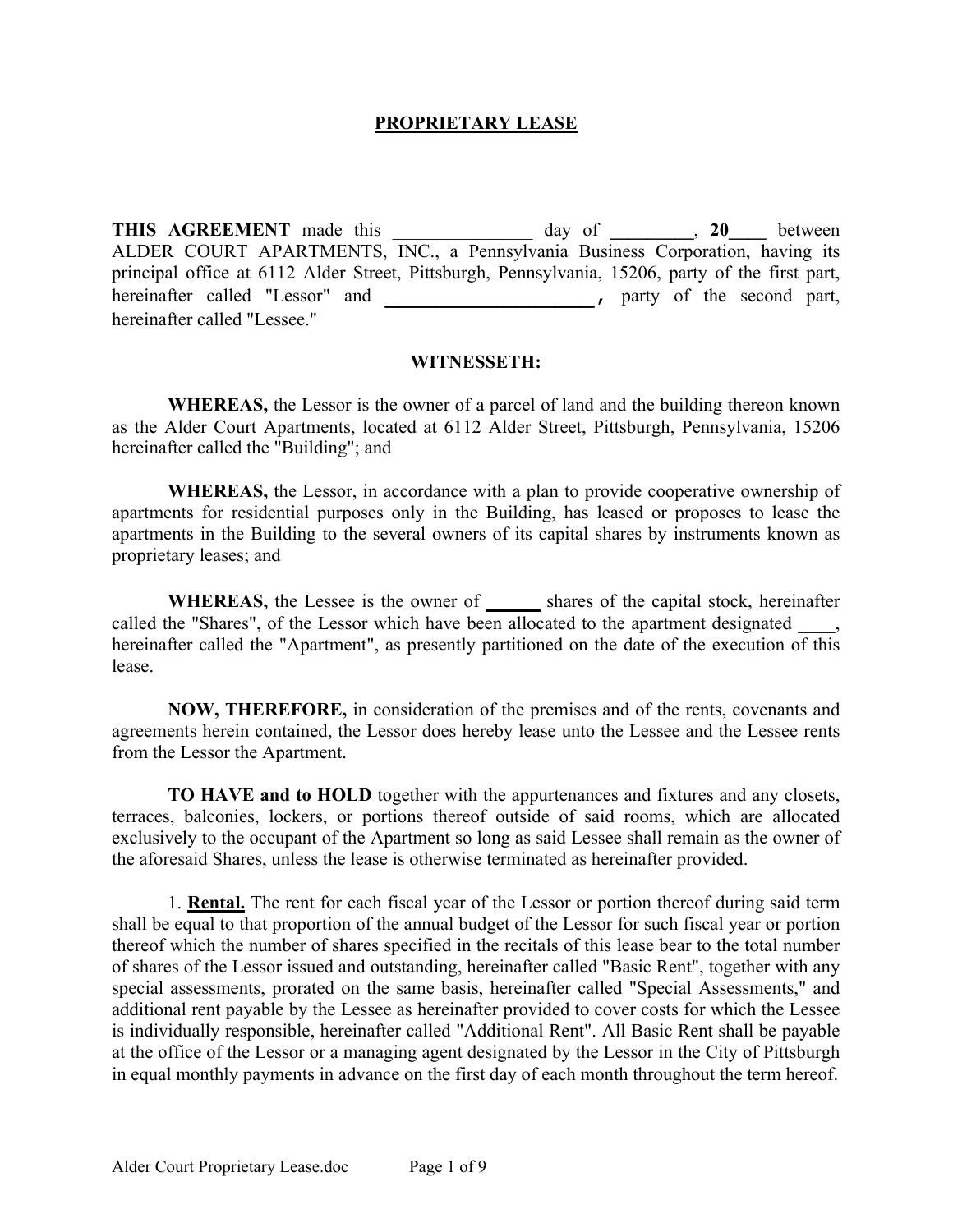Any Special Assessments shall be due and payable in the manner prescribed by the Lessor, and any Additional Rent owed by the Lessee shall be payable on demand of the Lessor.

2. **Annual Budget.** In accordance with the Bylaws of the Corporation, the annual budget of the Corporation for each ensuing fiscal year shall be established at each October meeting of the Directors of the Lessor and shall be in an amount estimated to be sufficient to fund the operations of the Lessor for the next fiscal year, including capital improvements and contingency reserves. The amounts needed to carry out said annual budget shall be prorated and payable among the lessees of the Building as provided in Section 1 hereof.

3. **Special Assessments.** The Lessor may from time to time approve Special Assessments when it deems such assessments necessary in order to meet the expenses of the Lessor. The amounts needed to cover said Special Assessments shall be prorated and payable among the lessees as provided in Section I hereof.

4. **Lessor's Duty to Perform Maintenance and Repairs.** The Lessor shall at its expense keep in good repair the Building including all of the apartments, the sidewalks and courts surrounding the same, and its equipment and apparatus except those portions of the maintenance and repair which are expressly stated to be the responsibility of the Lessee pursuant to Section 5 hereof. The Lessor shall maintain and manage the Building as a first-class apartment building, and shall keep the elevators and the public halls, cellars and stairways clean and properly lighted and heated, and shall provide the number of attendants requisite in the judgment of the Lessor for the proper care and service of the Building, and shall provide the apartment with a proper and sufficient supply of hot and cold water and of heat, electricity and elevator service. The Lessor shall also pay all real estate taxes assessed against the property, and shall provide fire and extended coverage insurance for the Building (but not for the contents of the individual apartments), and provide for regular removal of rubbish and garbage from the Building. The covenants by the Lessor herein contained are subject, however, to the discretionary power of the Lessor to determine from time to time what services and what attendants shall be proper and the manner of maintaining and operating the Building, and also what existing services shall be increased, reduced, changed, modified or terminated.

# 5. **Lessee's Rights and Obligations.**

(a) The Lessee shall keep the interior of the apartment (including, but not limited to, interior walls, floors and ceilings, but excluding windows, window panes, window frames, sashes, sills, entrance and terrace doors and frames) in good repair, shall do all of the painting and decorating required for his apartment, including, but not limited to, the interior of window frames, sashes and sills, and shall be solely responsible for the maintenance, repair, and replacement of plumbing, gas and heating fixtures and equipment and such refrigerators, dishwashers, removable air conditioners, gas ranges and other appliances, as may be in the apartment. Plumbing, gas and heating fixtures as used herein shall include exposed gas, steam and water pipes attached to fixtures, appliances and equipment and the fixtures, appliances and equipment to which they are attached, and any special pipes or equipment which the Lessee may install within the walls or ceilings or under the floors, but shall not include, gas, steam, water or other pipes or conduits within the walls, ceilings or floors or heating equipment which is part of the standard building equipment. The Lessee shall be solely responsible for the maintenance,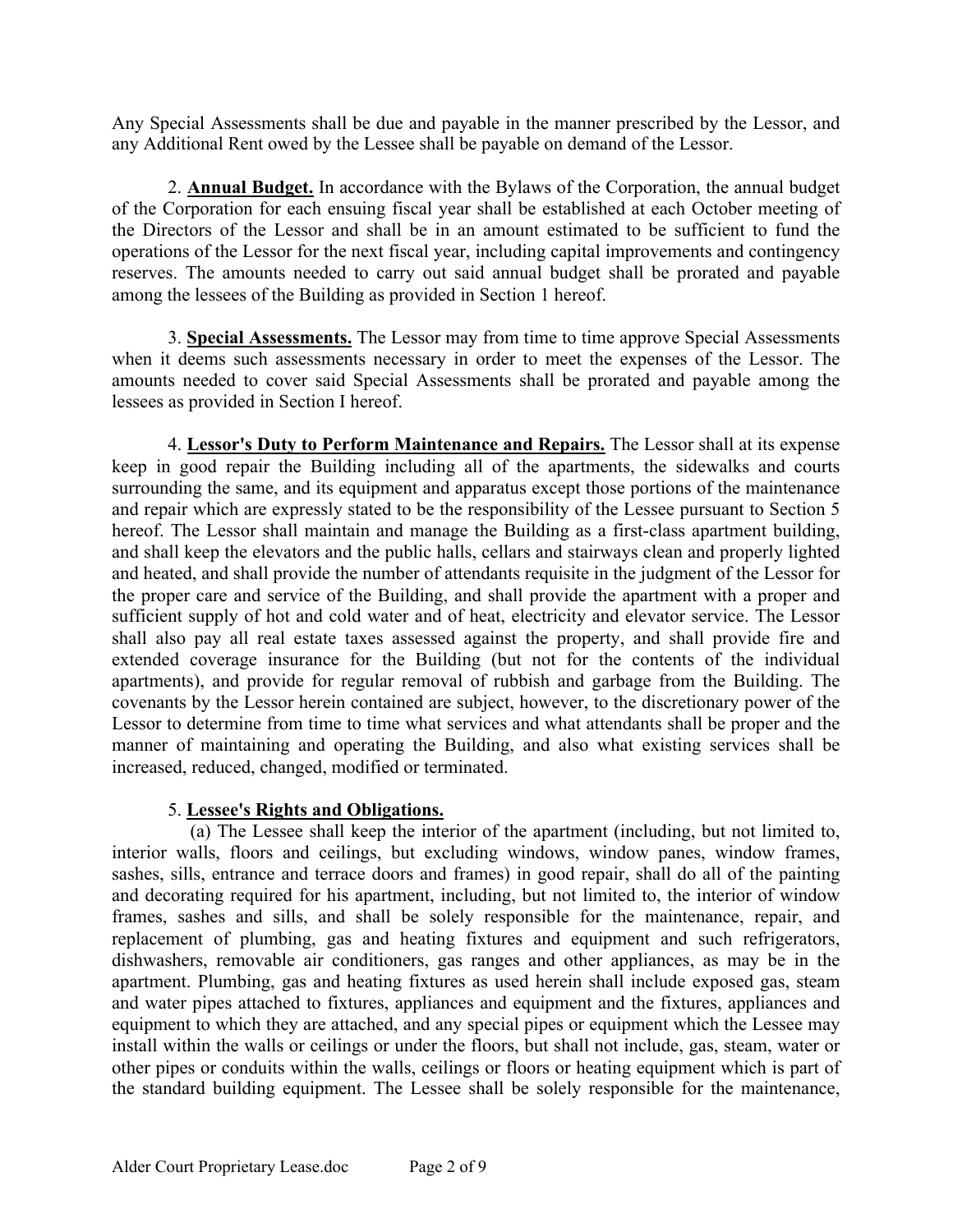repair and replacement of all lighting and electrical fixtures, appliances, and equipment. Any ventilator or air conditioning device which the Lessee wishes to install may be installed by the Lessee only with the prior written consent of the Lessor.

(b) The Lessee shall not permit unreasonable cooking or other odors to escape into the Building. The Lessee shall not permit or suffer any unreasonable noises or anything which will interfere with the rights of other lessees or unreasonably annoy them or obstruct the public halls or stairways.

(c) If, in the Lessor's sole judgment, any of the Lessee's equipment or appliances shall result in damage to the Building or poor quality or interruption of service to other portions of the Building, or overloading of, or damage to facilities maintained by the Lessor for the supplying of water, gas, electricity or air conditioning to the Building, or if any such appliances visible from the outside of the Building shall become rusty or discolored, the Lessee shall promptly, on notice from the Lessor, remedy the condition and, pending such remedy, shall cease using any appliance or equipment which may be creating the objectionable condition.

(d) If the Lessee shall fail for 30 days after notice to make repairs to any part of the apartment, its fixtures or equipment as herein required, or shall fail to remedy a condition which has become objectionable to the Lessor for reasons above set forth, or if the Lessee or any person dwelling in the apartment shall request the Lessor, its agents or servants to perform any act not hereby required to be performed by the Lessor, the Lessor may, in its sole discretion, make such repairs, or arrange for others to do the same, or remove such objectionable condition or equipment, or perform such act, without liability on the Lessor; provided that, if the condition requires prompt action, notice of less than 30 days will suffice; and provided further, in case of emergency, no notice need be given. In all such cases the Lessor, its agents, servants and contractors shall, as between the Lessor and Lessee, be conclusively deemed to be acting as agents of the Lessee and all contracts therefor made by the Lessor shall be so construed whether or not made in the name of the Lessee. The Lessor shall be entitled to recover from the Lessee all expenses incurred or for which it has contracted hereunder, such expenses to be payable by the Lessee on demand as Additional Rent.

(e) The Lessee shall not permit or suffer anything to be done or kept in the apartment or the Lessee's locker which will increase the cost of fire insurance on the Building or the contents thereof. If, by reason of the occupancy or use of the apartment by the Lessee, the rate of fire insurance on the Building or any apartment or the contents of either shall be increased, the Lessee shall (if such occupancy or use continues for more than 30 days after written notice from the Lessor specifying the objectionable occupancy or use) become liable for the additional insurance premiums incurred by Lessor or any other lessee or lessees of apartments in the Building on all policies so affected, and the Lessor shall have the right to collect the same for its benefit or the benefit of any such lessees as Additional Rent for the apartment due on demand of the Lessor.

(f) The Lessee shall not, without first obtaining the written consent of the Lessor, which consent shall not be unreasonably withheld, make in the apartment or Building, or on any roof, penthouse, terrace or balcony appurtenant thereto, any alteration, enclosure or addition or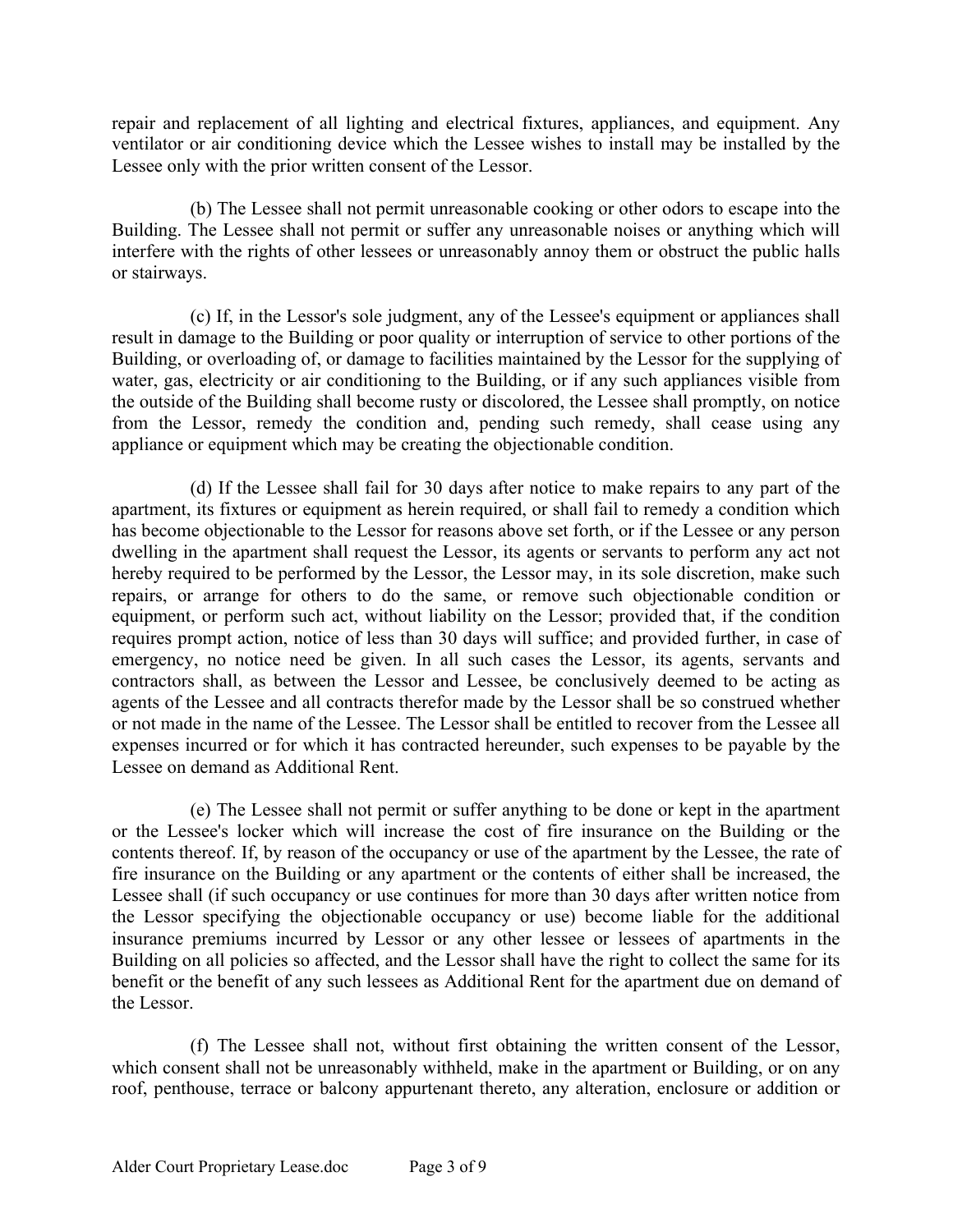any alternation of or addition to the water, gas, or steam risers or pipes, heating or air conditioning system or units, electrical conduits, wiring or outlets, plumbing fixtures, intercommunication or alarm system, or any other installation or facility in the apartment or Building. The performance by Lessee of any work in the apartment shall be in accordance with any applicable rules and regulations of the Lessor and governmental agencies having jurisdiction thereover. The Lessee shall not in any case install any appliances which will overload the existing wires or equipment in the Building.

(g) Without Lessor's written consent, the Lessee shall not remove any fixtures, appliances, additions or improvements from the apartment except as hereinafter provided. If the Lessee, or a prior lessee, shall have heretofore placed, or the Lessee shall hereafter place in the apartment at the Lessee's own expense, any additions, improvements, appliances or fixtures, including but not limited to fireplace mantels, lighting fixtures, refrigerators, air conditioners, dishwashers, ranges, woodwork, wall paneling, ceilings, special doors or decorations, special cabinet work, special stair railings or other built-in ornamental items, which can be removed without structural alterations or permanent damage to the apartment, then title thereto shall remain in the Lessee and the Lessee shall have the right, prior to the termination of this lease, to remove the same at the Lessee's own expense, provided: (i) that the Lessee at the time of such removal shall not be in default in the payment of rent or in the performance or observance of any other covenants or conditions of this lease; and (ii) that the Lessee shall, at the Lessee's own expense, prior to the termination of this lease, repair all damage to the apartment which shall have been caused by either the installation or removal of any of such additions, improvements, appliances or fixtures; (iii) that if the Lessee shall have removed from the apartment any articles or materials owned by the Lessor or its predecessor in title, or any fixtures or equipment necessary for the use of the apartment, the Lessee shall either restore such articles and materials and fixtures and equipment and repair any damage resulting from their removal and restoration, or replace them with others of a kind and quality customary in comparable buildings and satisfactory to the Lessor; and (iv) that if any mortgagee had acquired a lien on any such property, Lessee shall first procure from such mortgagee its written consent to such removal.

6. **Surrender of Premises.** The Lessee shall quit and surrender the premises at the end of the term in as good condition as the reasonable use thereof will permit. Except as provided in Section 5, subsection (g) hereof, all alterations, additions or improvements which may have been made by either of the parties hereto upon the premises, shall be the property of the Lessor, and shall remain upon and be surrendered with the premises as a part thereof, at the termination of this lease, without any disturbance, molestation or injury.

### 7. **Liability for Damages to Premises.**

(a) The Lessor shall not be liable for any damage to any property at any time in said apartment or Building resulting from water, or rain or snow, or gas or vapor which may leak into, issue or flow from any part of the Building, of which the premises hereby leased are a part, or from the pipes or plumbing of the Building or from any other place or quarter, unless occasioned by want of repair, which under the terms of this lease or as a matter of law is the duty of the Lessor, and in such event only if the Lessee gave the Lessor the notice required pursuant to subsection (b) of this Section 7 without which the Lessor could not reasonably be expected to otherwise have been aware of the need for repairs.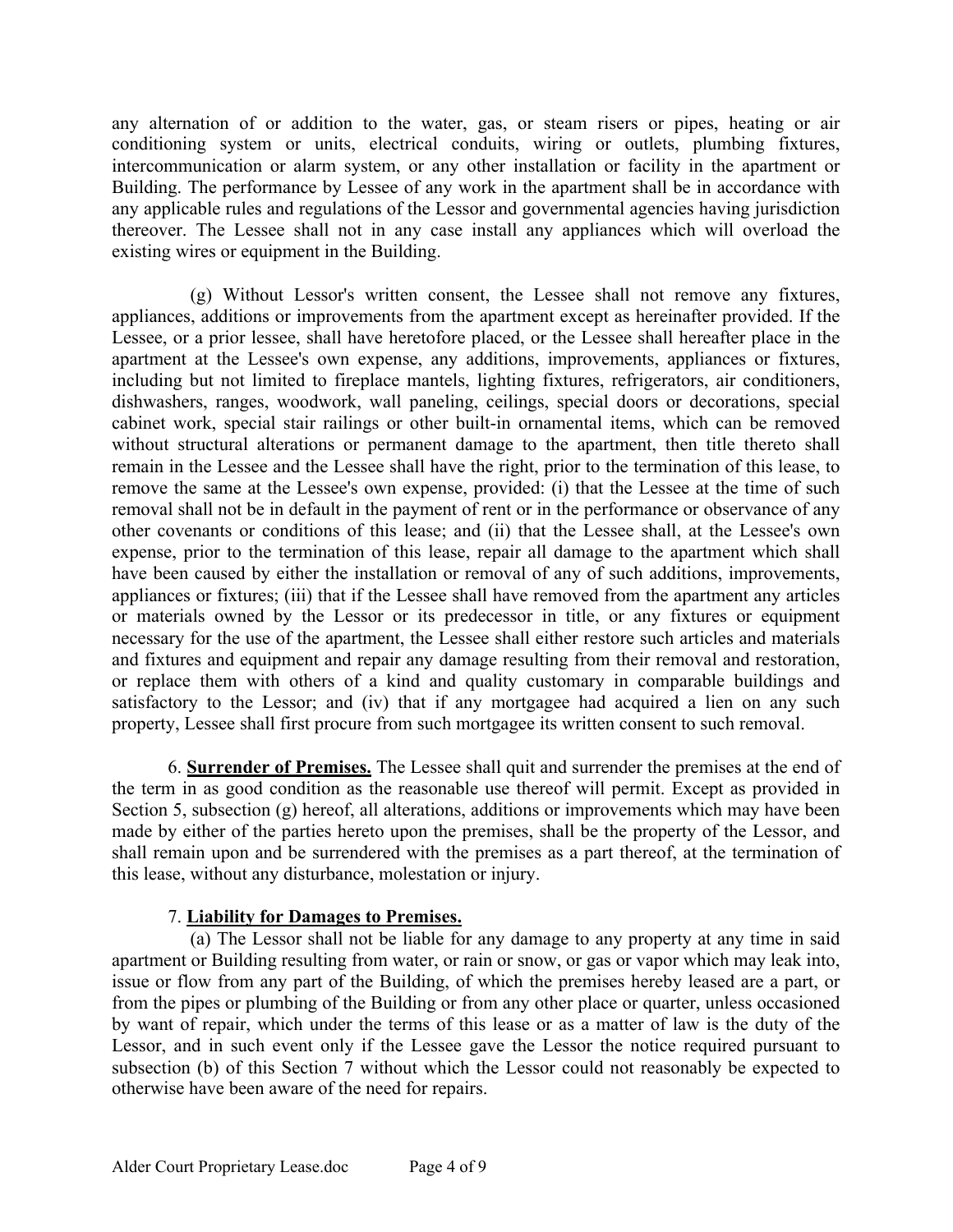(b) The Lessee shall give to the Lessor or to its agent prompt written notice of any accident to or defects in any part of the demised premises or the Building including but not limited to any of the water pipes, electric wiring or heating system in the Building of which the Lessee is aware which may be the duty of the Lessor to keep in repair pursuant to the terms of this lease.

#### 8. **Damages to Leased Premises; Insurance.**

(a) If the apartment or the means of access thereto or the Building shall be damaged by fire or other cause, the Lessor shall at its own cost and expense, with reasonable dispatch after receipt of notice of said damage, repair or replace or cause to be repaired or replaced, with materials of a kind and quality then customary in buildings of the type of the Building, the Building, the apartment, and the means of access thereto, including the walls, floors, ceilings, pipes, wiring and conduits in the apartment. Notwithstanding anything in this lease to the contrary, Lessor shall not be required to repair or replace, or cause to be repaired or replaced, equipment, fixtures, furniture, furnishings or decorations installed by the Lessee or any of his predecessors in title nor shall the Lessor be obligated to repaint or replace wallpaper or other decorations in apartments.

(b) In case the damage resulting from fire or other cause shall be so extensive as to render the apartment partly or wholly untenantable, or if the means of access thereto shall be destroyed, the rent hereunder shall proportionately abate until the apartment shall again be rendered wholly tenantable or the means of access restored; but if said damage shall be caused by the act or negligence of the Lessee or the agents, employees, guests or members of the family of the Lessee or any occupant of the apartment, such rental shall abate only to the extent of the rental value insurance, if any, collected by Lessor with respect to the apartment.

(c) If the Lessor shall determine that (i) the Building is totally destroyed by fire or other cause, or (ii) the Building is so damaged that it cannot be repaired within a reasonable time after the loss shall have been adjusted with the insurance carriers, or (iii) the destruction or damage was caused by hazards which are not covered under the Lessor's insurance policies then in effect, and if in any such case the record holders of at least two-thirds of the issued and outstanding shares, at a shareholders' meeting duly called for that purpose held within 120 days after the determination by the Lessor, shall vote not to repair, restore or rebuild, then upon the giving of notice to Lessee pursuant to Section 16, this lease and all other proprietary leases and all right, title and interest of the parties thereunder and the tenancies thereby created, shall thereupon wholly cease and expire.

(d) Lessor agrees to use its best efforts to obtain a provision in all insurance policies carried by it waiving the right of subrogation against the Lessee; and, to the extent that any loss or damage is covered by the Lessor by any insurance policies which contain such waiver of subrogation, the Lessor releases the Lessee from any liability with respect to such loss or damage. In the event that the Lessee suffers loss or damage from which Lessor would be liable, and Lessee carries insurance which covers such loss or damage and such insurance policy or policies contain a waiver of subrogation against the Lessor, then in such event Lessee releases Lessor from any liability with respect to such loss or damage.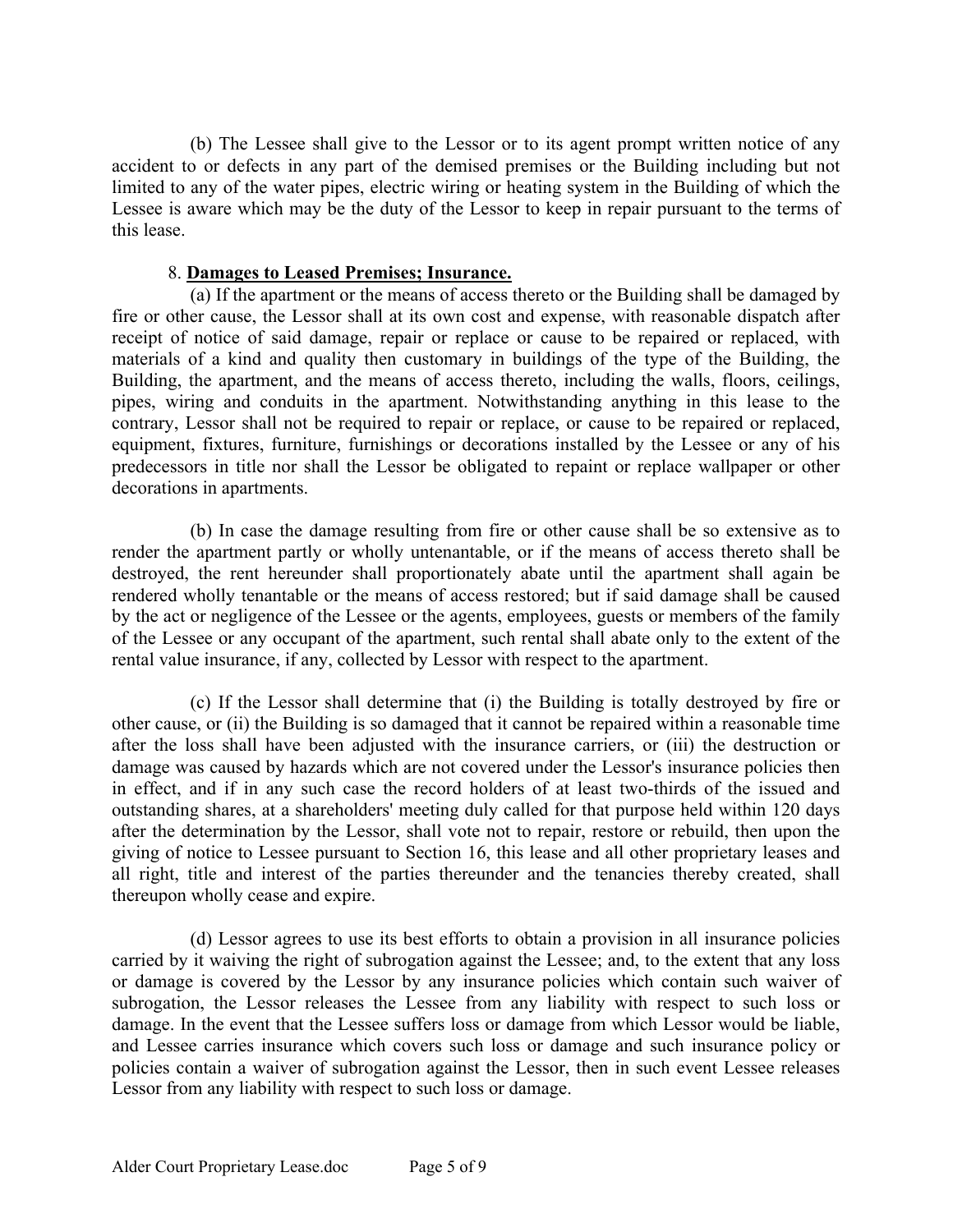9. **Form of Proprietary Lease.** Each proprietary lease covering the apartments located in the Building shall be in the form of this lease, unless a modification to the terms of the proprietary leases is authorized by the record holder of at least two-thirds of the Lessor's Shares then issued and outstanding. Such changes shall be binding on all lessees, including the Lessee herein, and made part of their leases even if they did not vote for such changes; provided, however, that no such modification may increase the pro rata share of the Lessor's annual budget or any Special Assessments which must be paid by the Lessee without his express written consent to such modification. Approval by lessees as provided for herein shall be evidenced by written consent or by affirmative vote taken at a meeting called for such purpose or at which such matter is otherwise properly considered.

10. **Termination of Lease.** This lease is made, executed, delivered and accepted by the Lessee upon the express condition that the same shall cease upon the happening of any of the following contingencies:

(a) Should the Lessee cease to be the record owner of the number of Shares of said Lessor above specified.

(b) Should the Lessor determine by vote of the holders of two-thirds of the issued and outstanding Shares of the Lessor at the annual meeting of the Lessor's shareholders or at a special meeting of the Lessor's shareholders held for that purpose to sell the Building and related property of the Lessor. In such event, the Corporation shall forthwith provide notice of such action to the Lessee pursuant to Section 16 hereof.

(c) This lease may be terminated in accordance with the provisions of Article VII of Lessor's Bylaws by the affirmative vote of shareholders holding 80% of the issued and outstanding Shares of the Lessor to repurchase the Shares then owned by Lessee and to cancel this lease. The repurchase price will be the greater of (i) the original purchase price plus the depreciated value of any improvements made by the Lessee, or (ii) the fair market value of the Shares as determined by an appraisal company selected by agreement between the Lessor and the Lessee; in the absence of such an agreement, the American Arbitration Association shall choose an appraisal company. The repurchase price shall be reduced by an amount equal to the rental payments or any other sums owed to the Lessor due and outstanding on the date of repurchase.

11. **Non-Payment of Rent by Lessee.** The Lessee will pay to the Lessor or to its agent, the rent provided for herein at the times and in the manner above provided, and in case of the non-payment of the said rent at the times and place above stated for a period of one month after the same shall become due and payable, it shall be lawful for the Lessor to enter and repossess the premises, either by force or otherwise, without being liable for any prosecution therefor, and to relet the premises as the agent of the Lessee and to receive the rent therefor, and to apply the same to the payment of the rent due, holding the Lessee liable for the deficiency, if any.

12. **Lessor's Remedies.** On every default of payment of rent by the Lessee under this lease, or on any and every breach of covenant or agreement by the Lessee under the terms of this lease, the Lessee does hereby empower any attorney of any court of record within the United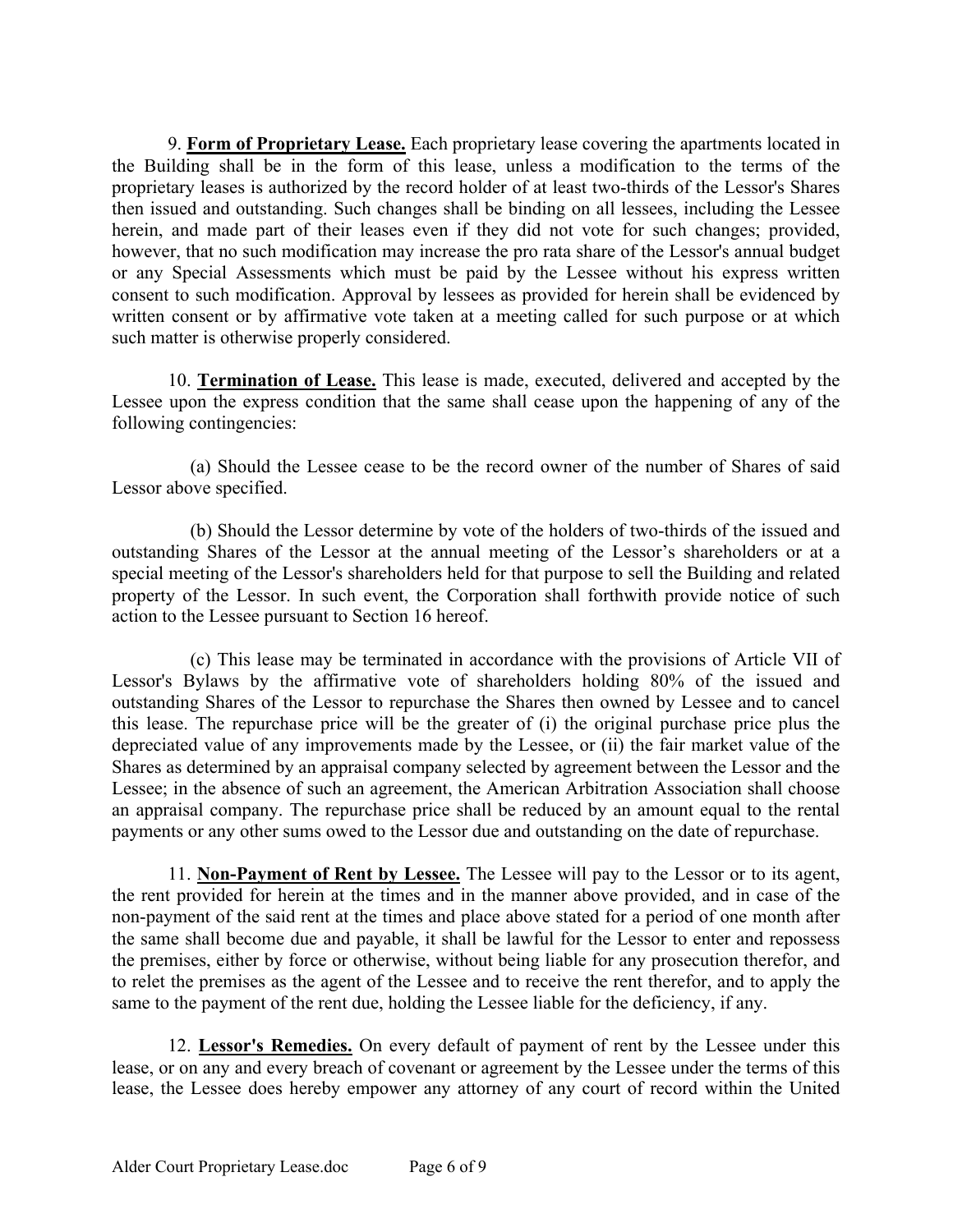States or elsewhere, to appear for the Lessee and with or without declaration filed, confess judgment against the Lessee, and in favor of the Lessor, its successors and assigns, as of any term, for the sum due by reason of said default in the payment of rent, and/or for the sum due by reason of any breach of covenant or agreement by the Lessee herein, with costs of suit and attorney's commission of the greater of 15% or \$250.00 for collection, and forthwith issue writ or writs of execution thereon, with release of all errors, and without stay of execution. Inquisition and extension upon any levy on real estate are hereby expressly waived, and condemnation agreed to. In case of violation of any of the covenants or agreements in this lease by the Lessee, the Lessee further, at the option of the Lessor, does hereby authorize and empower any such attorney, either in addition to or without such judgment for the amount due according to the terms of this lease, to appear for the Lessee and confess judgment forthwith against the Lessee, and in favor of the Lessor, in an amicable action of ejectment for the Apartment with all the conditions, fees, releases, waivers of stay of execution and waiver of exemption to accompany said confession of judgment in ejectment as are set forth herein for confession of judgment for said sum or sums due; and authorizes the entry of such action, confession of judgment therein, and the immediate issuing of a writ of possession and a writ of arrearages for rent, if any, and costs and other charges to be paid by Lessee, without leave of Court, and the Lessor may without notice re-enter and expel the Lessee from the premises, and also any person holding under him or them, and in each case, this lease or a true copy thereof shall be a sufficient warrant of any person.

13. **House Rules.** The rules and regulations regarding the Building, known as House Rules, annexed to this lease and subject to revision by the Lessor shall, during the term, be faithfully observed and performed by the Lessee and by the Lessee's family, employees, servants and agents and shall be considered part of this lease, as well as the Bylaws of the Lessor, as from time to time amended, and all further rules and regulations hereafter from time to time promulgated by the directors of the Lessor for the use and regulation of the apartments in the Building.

### 14. **Assignment and Subletting**.

(a) The Lessee, without the written consent of the Lessor, shall not assign this lease or any part of the Lessee's interest therein, nor let or sublet all or any part of the demised premises. If, after having sublet the apartment, the Lessee thereafter defaults in payment of the rent, then and in such event, the Lessor may and it is hereby authorized, as the agent of the Lessee, to collect from such sublessee or other occupant the rent due by the terms of this lease and apply the same on account of the rent remaining unpaid by the Lessee, and upon neglect or refusal to pay, the Lessor may enter by force if necessary and take possession of the premises, in the manner provided for by this lease.

(b) The Board, although it promotes owner occupancy, may grant a shareholder limited subleasing privileges following the guidelines and restrictions as outlined in the Bylaws.

15. **Subordination of Lease.** The Lessee accepts this lease upon the condition that it will be subject and subordinate to the lien of any mortgage that herebefore was authorized or may hereafter be authorized by the Lessor and the Lessee agrees that the Lessee will, at any time hereafter, on demand, execute any instruments, releases or documents that may be required by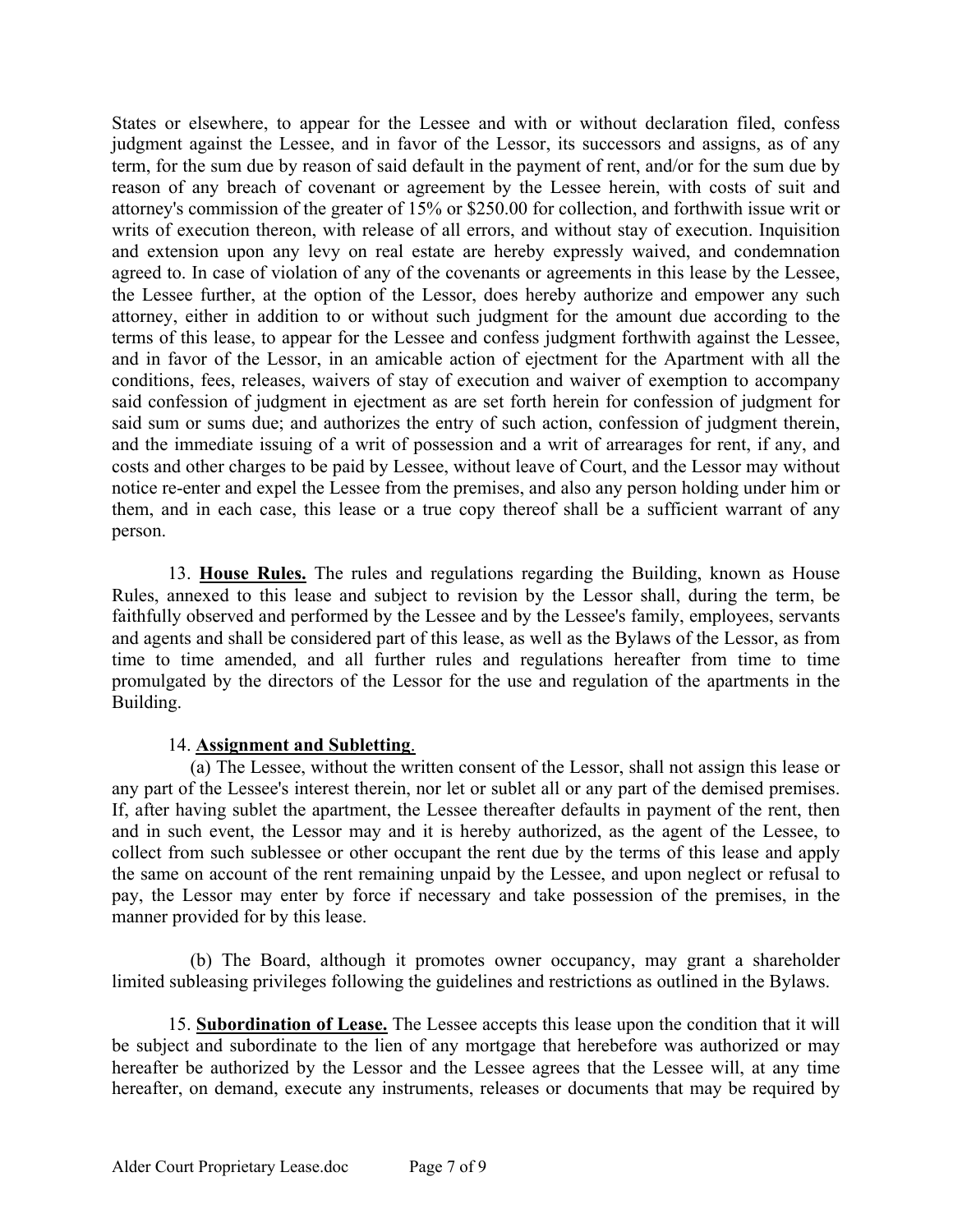any mortgagee or the mortgagor for the purpose of subjecting and subordinating this lease to the lien of any such mortgage or mortgages, and in case of the failure of the Lessee to so execute said papers, on demand, the Lessor is hereby authorized as the attorney and agent of the Lessee to execute such releases, instruments, or other documents and in such event the Lessee hereby confirms and ratifies any such instrument so executed by virtue of this power of attorney.

16. **Notices.** Any notice provided to be served hereunder shall be duly and properly served on the Lessee by enclosing the same in a properly secured envelope addressed to the Lessee at the premises described in the within lease, and sending the same in said enclosed envelope by certified mail, return receipt requested, through the United States mail, or by personal delivery at Lessee's apartment.

## 17. **Waivers.**

(a) The Lessee will not at any time insist upon or plead or in any manner whatsoever claim the benefit of the provisions of any law now or at any time hereafter in force, permitting the Lessee to redeem the demised premises upon or after any default in the performance of the Lessee's covenants herein, and the Lessee hereby expressly waives all benefits of any such law or laws and covenants not to hinder, delay or impede the execution by the Lessor of any power for the enforcement of any covenant herein contained and will suffer and permit the Lessor to exercise each and every right herein conferred on the Lessor as fully as though no such law or laws had heen enacted or existed.

(b) No waiver of any breach of any covenant, condition or agreement herein contained shall operate as a waiver of the covenant, condition or agreement itself, or of any subsequent breach of any provision hereof.

18. **Interpretation.** Wherever in this lease the singular is used, it shall include the plural and wherever the masculine is used, it shall include the feminine and the neuter.

19. **Governing Law.** Pennsylvania law shall govern with respect to the interpretation and enforcement of the terms of this lease.

20. **Severability.** In the event that any provision of this proprietary lease shall be held to be invalid, such invalidity shall not affect in any respect whatsoever the validity of the remainder of this proprietary lease.

21**. Rules Enforcement.** Board may assess a fine or sanction for violations of regulations included in the Proprietary Lease, Bylaws, and House Rules. Before a fine or sanction may be assessed, the Rules Enforcement Procedures as outlined in the Bylaws must be followed.